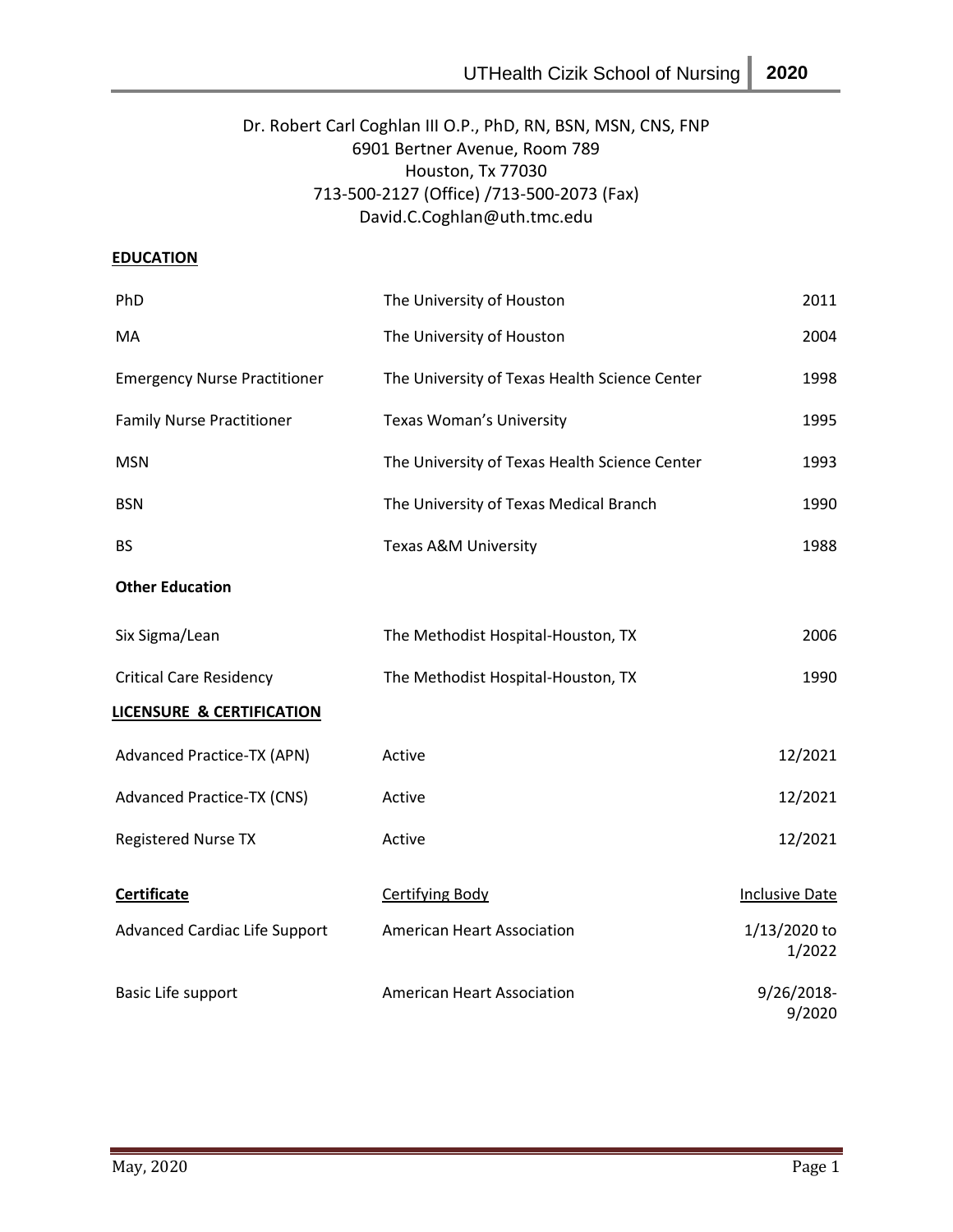# **PROFESSIONAL EXPERIENCE**

| Institution                                                          | Position title                                                                             | <b>Inclusive Dates</b>  |
|----------------------------------------------------------------------|--------------------------------------------------------------------------------------------|-------------------------|
| The Methodist Hospital System                                        | <b>Staff Nurse-Critical Care</b>                                                           | 1990-1993               |
|                                                                      | <b>Staff Nurse - Aeromedical Services</b><br>(Rotor and Fixed Wing)                        | 1993-1995               |
|                                                                      | <b>Staff Nurse ER</b>                                                                      | 1995-1996               |
| <b>TMC Emergency Phsycians</b>                                       | ER Nurse Practitioner-The Methodist ER                                                     | 1996-2001               |
| <b>Brazos Emergency Physicians</b>                                   | ER Nurse Practitioner-Urban, Community and<br>Rural Emergency Department with Telemedicine | 2001-2004;<br>2005-2012 |
| The Methodist Willowbrook Hospital Manager of ICU and Telemetry Unit |                                                                                            | 2004                    |
| The Methodist Hospital System                                        | <b>Nurse Practioner Program</b>                                                            | 2004-2005               |
|                                                                      | Manager Intermediate Care Unit                                                             | 2005-2007               |
| CHRISTUS Health-St. John                                             | Director of Oncology Unit                                                                  | 2007                    |
|                                                                      | Director of Medicine Unit and Oncolgy                                                      | 2008                    |
|                                                                      | Director of Acute Care                                                                     | 2008-2011               |
|                                                                      | Cancer Program Administrator                                                               | 2008-2011               |
| <b>EMERUS Holidngs, Inc.</b>                                         | Chief Nursing Officer-Houston Region                                                       | 2012-2017               |
| <b>Memorial Hermann/Emerus</b><br>Joint Venture                      | Chief Operating Officer/Chief Nursing Officer<br><b>Houston Region</b>                     | 2017-2019               |
| <b>Event Response First-Med</b>                                      | Operations Manager Fist Aid Services at<br>The AstoDome                                    | 1996-2000               |
|                                                                      | <b>Operations Manager First Aid Services at</b><br>Minute Maid Park                        | 2000-Present            |
| <b>HONORS &amp; AWARDS</b>                                           |                                                                                            |                         |
| The Chancellors List                                                 | <b>National Honor Society</b>                                                              | 2004/2005               |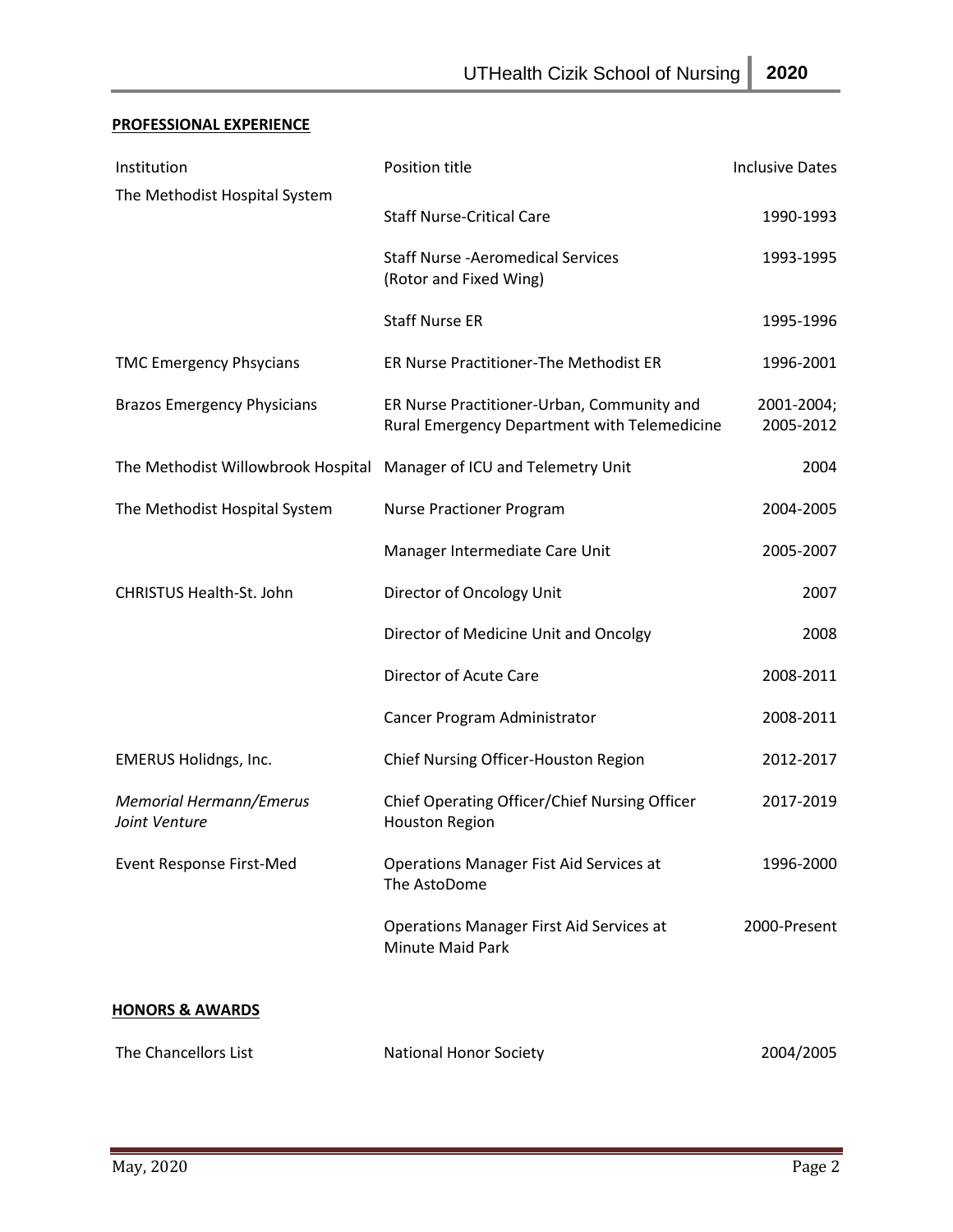#### **PUBLICATIONS**

#### Peer Reviewed Abstracts

Coghlan, R. (1994). The Care Hours Needed Verus the Care Hours Available in a Level I Trauma Center, Journal of Emergency Nursing, 20(5), pp. 430.

### **PRESENTATIONS**

**National** 

**Coghlan, R**. The Care Hours Needed Versus the Care Hours Available in a Level I Trauma Center. ENA Scientific Assembly, San Antonio TX, October 1994.

Rios, Mary, T. Tran, M. Williams, **R. Coghlan**, P. Guillory; K. Haggert, T. Schmitz, & L. Pullen. **Clinical Emergency Response Team.** Presented at 2006 Quality Symposium, New York. October 27, 2006.

**Coghlan, Robert**; T. Tran, P. Guillory, M. Williams, M. Rios, K. Hargett, T. Schmitz, L. Pullen. **NP Lead Rapid Response Team and Triggers Utilized by the Professional Nurse.** *Poster presentation to be presented at the Biennial Convention for Sigma Theta Tau, 11-4-2007, Baltimore Maryland.*

**Coghlan, R.** *Using Data to Tell Your Story.* Presented at the DNV GL Healthcare Symposium Denver CO. November 2018.

#### **PROFESSIONAL SERVICE**

| <b>Professional Service</b>                   |                |                        |
|-----------------------------------------------|----------------|------------------------|
| <b>Texas Nurse Association Policy Council</b> | Member         | 2017-Present           |
| <b>Professional Memberships</b>               |                |                        |
| Institution                                   | Position title | <b>Inclusive Dates</b> |
| American Nurse Association                    | Member         | 2015-Present           |
| <b>Texas Nurse Association</b>                | Member         | 2015-Present           |
| <b>Emergency Nurse Association</b>            | Member         | 2001-Present           |
| Sigma Theta Tau-Zeta Pi Chapter               | Member         | 2006-Present           |
| American Political Science Association        | Member         | 2007-Present           |
| Southwestern Social Science Assocation        | Member         | 2007-Present           |
| <b>Midwest Political Science Association</b>  | Member         | 2009-Present           |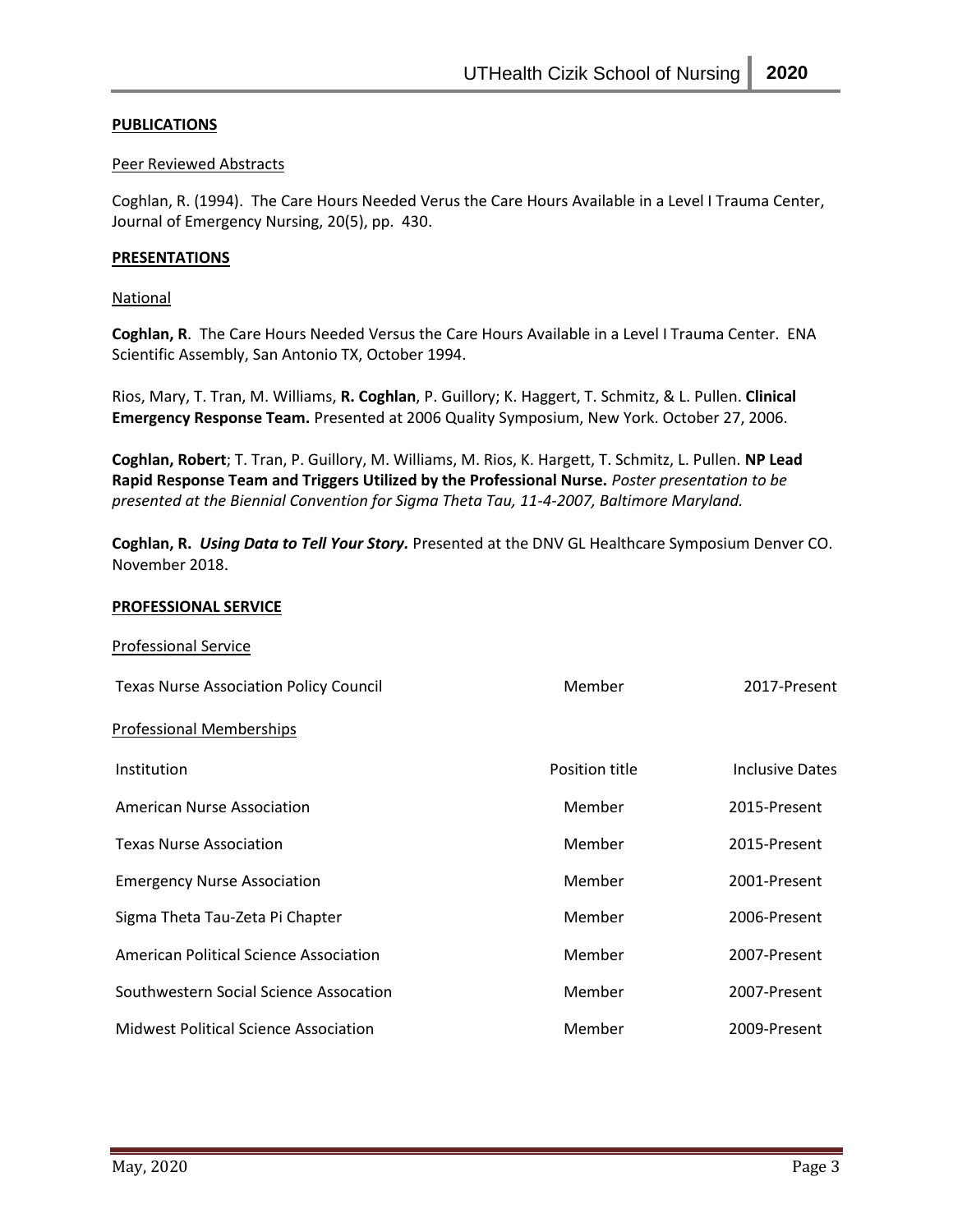# **Institutional Service**

 $\begin{array}{c} \rule{0pt}{2ex} \rule{0pt}{2ex} \rule{0pt}{2ex} \rule{0pt}{2ex} \rule{0pt}{2ex} \rule{0pt}{2ex} \rule{0pt}{2ex} \rule{0pt}{2ex} \rule{0pt}{2ex} \rule{0pt}{2ex} \rule{0pt}{2ex} \rule{0pt}{2ex} \rule{0pt}{2ex} \rule{0pt}{2ex} \rule{0pt}{2ex} \rule{0pt}{2ex} \rule{0pt}{2ex} \rule{0pt}{2ex} \rule{0pt}{2ex} \rule{0pt}{2ex} \rule{0pt}{2ex} \rule{0pt}{2ex} \rule{0pt}{2ex} \rule{0pt}{$ 

| <b>Brazos Emergency Physicians Association</b>                                                                                |                                                                     |                                                               |
|-------------------------------------------------------------------------------------------------------------------------------|---------------------------------------------------------------------|---------------------------------------------------------------|
| <b>ED Quality Committee</b>                                                                                                   | Chair                                                               | 2001-2004                                                     |
| The Methodist Hospital-Houston                                                                                                |                                                                     |                                                               |
| NP Governance Committee<br><b>Hospital Clinical Practice Council</b><br>Code Blue Committee<br>Patient Safety/Quality Council | Member<br>Member<br>Acute Care Representative<br>Co-Chair           | 2004-2005<br>2005-2006<br>2007<br>2007                        |
| <b>CHRISTUS St. John Hospital</b>                                                                                             |                                                                     |                                                               |
| <b>Patient Process Flow</b><br><b>Grievance Committee</b>                                                                     | Chair<br>Chair                                                      | 2007-2011<br>2008-2010                                        |
| <b>Emerus Holdings</b><br><b>Forms Committee</b><br><b>Policy Committee</b><br>CNO Council (Corp.-Wide)                       | Chair<br>Chair<br>Chair                                             | 2012-2017<br>2012-2015<br>2012-2017                           |
| <b>Community Service</b>                                                                                                      |                                                                     |                                                               |
| St. Anne Catholic School                                                                                                      |                                                                     |                                                               |
| <b>PTO</b><br><b>School Board</b>                                                                                             | Secretary<br>Vice-President<br>President<br>Member<br>ice-President | 2004-2005<br>2005-2006<br>2006-2008<br>2008-2012<br>2010-2011 |
| St. Pius X High School                                                                                                        |                                                                     |                                                               |
| <b>Band Parent</b><br><b>Boys Basketball</b>                                                                                  | <b>Concession Stand Chair</b>                                       | 2013-2017<br>2015-2017                                        |
| Queen of the Most Holy Rosary Chapter<br>of Dominican Laity                                                                   |                                                                     | 2014-Present                                                  |
|                                                                                                                               | Secretary                                                           | 2016-Present                                                  |
| Dominican Friars Gala                                                                                                         | Member                                                              | 2019-Present                                                  |
| Holy Rosary Catholi Church                                                                                                    |                                                                     |                                                               |
| <b>Altar Servers</b><br><b>First Saturday Devotion</b>                                                                        | Ministry Lead<br>Ministry Lead                                      | 2017-Present<br>2016-Present                                  |